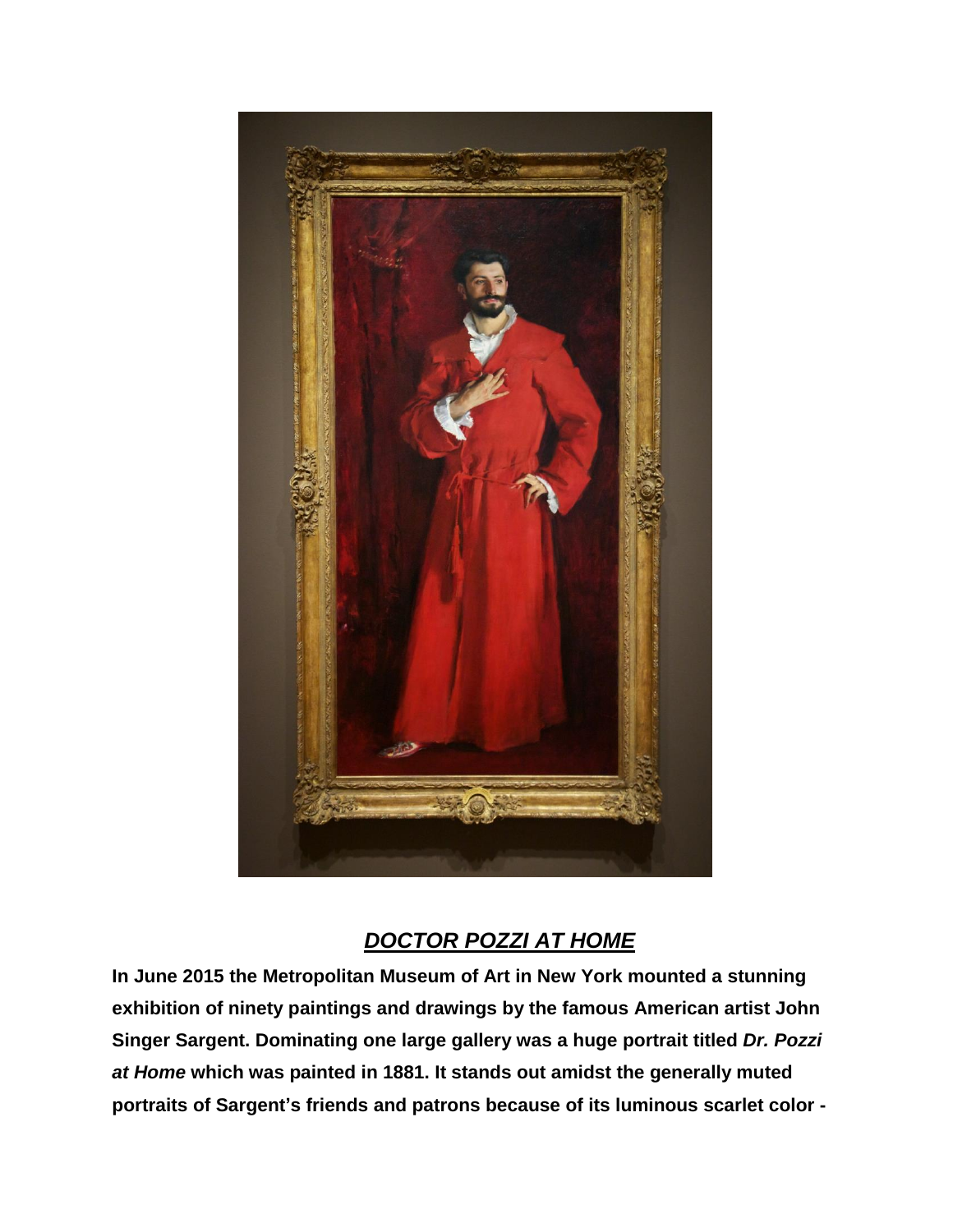**what one art historian called an "ode to red." The New York Times reviewer described, the subject Dr. Samuel-Jean Pozzi as a "glamour-boy gynecologist to the stars." Or as one early art historian suggested, "This vision of a gorgeous man dressed to match a sumptuous red interior could not be more theatrical. The palate triggers associations of blood, passion, luxury and devilishness while the dressing gown echoes the scarlet robes worn by cardinals." Certainly, the appearance is not that of a staid physician in black frock coat of Belle Epoque France; rather, more that of a self-assured Spanish grandee painted in the style of Velazquez.**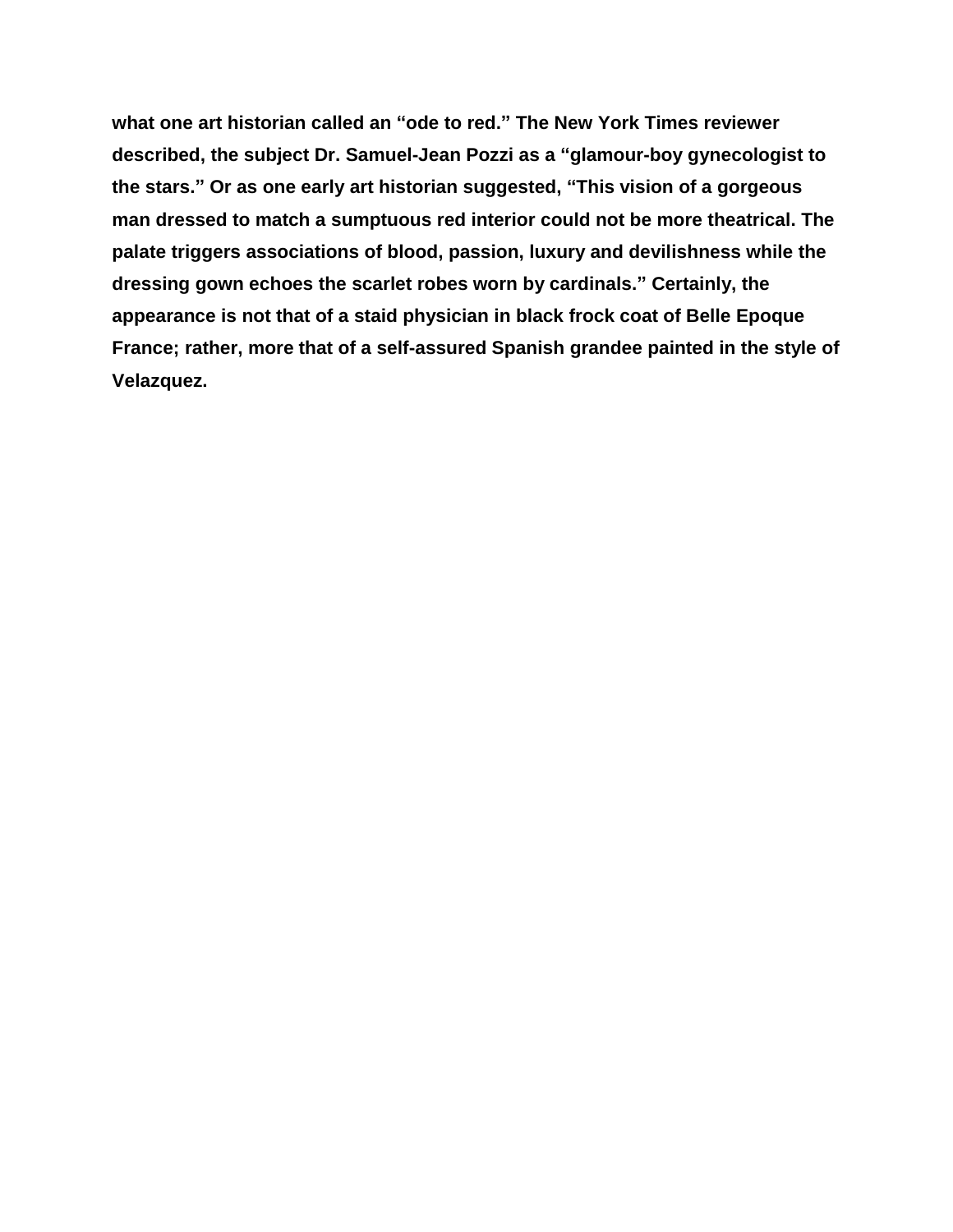**In the full length life-sized portrait (he was more than six feet tall) Dr. Pozzi is a model of masculine virility, resplendent in an ankle length scarlet dressing gown which covers a white night-shirt with ruffled collar and sleeves. An embroidered slipper peaks out from below the robe and the handsome figure is set against a backdrop of crimson drapes. Then 35 years old, apparently the doctor enjoyed posing, while plucking at the robe's collar he looks away from the viewer as if certain that he is having an effect. Aside from Pozzi's bearded face, the viewer's eyes are drawn to his hands - surprisingly slender, almost effeminate - the very same spidery fingers that soon would popularize bimanual pelvic examinations among his medical colleagues (without gloves of course) which he described as "the most admirable method of investigation that perhaps exists in gynecology."**



**Apparently Pozzi's patients agreed. Because of his good looks, affable charm and cultured demeanor, one female friend called him "the Love Doctor" — his pupils nicknamed him "The Siren" while to his famous lover Sarah Bernhardt he was** *Doctor Dieu* **(Doctor God.)**

**Samuel Pozzi may have been a vain dandy in private life, but he was a dedicated and respected physician who during his career published more than 400 journal articles and his 1000 plus pages textbook of gynecology, a standard for more than four decades, was translated into five languages. When only a young doctor,**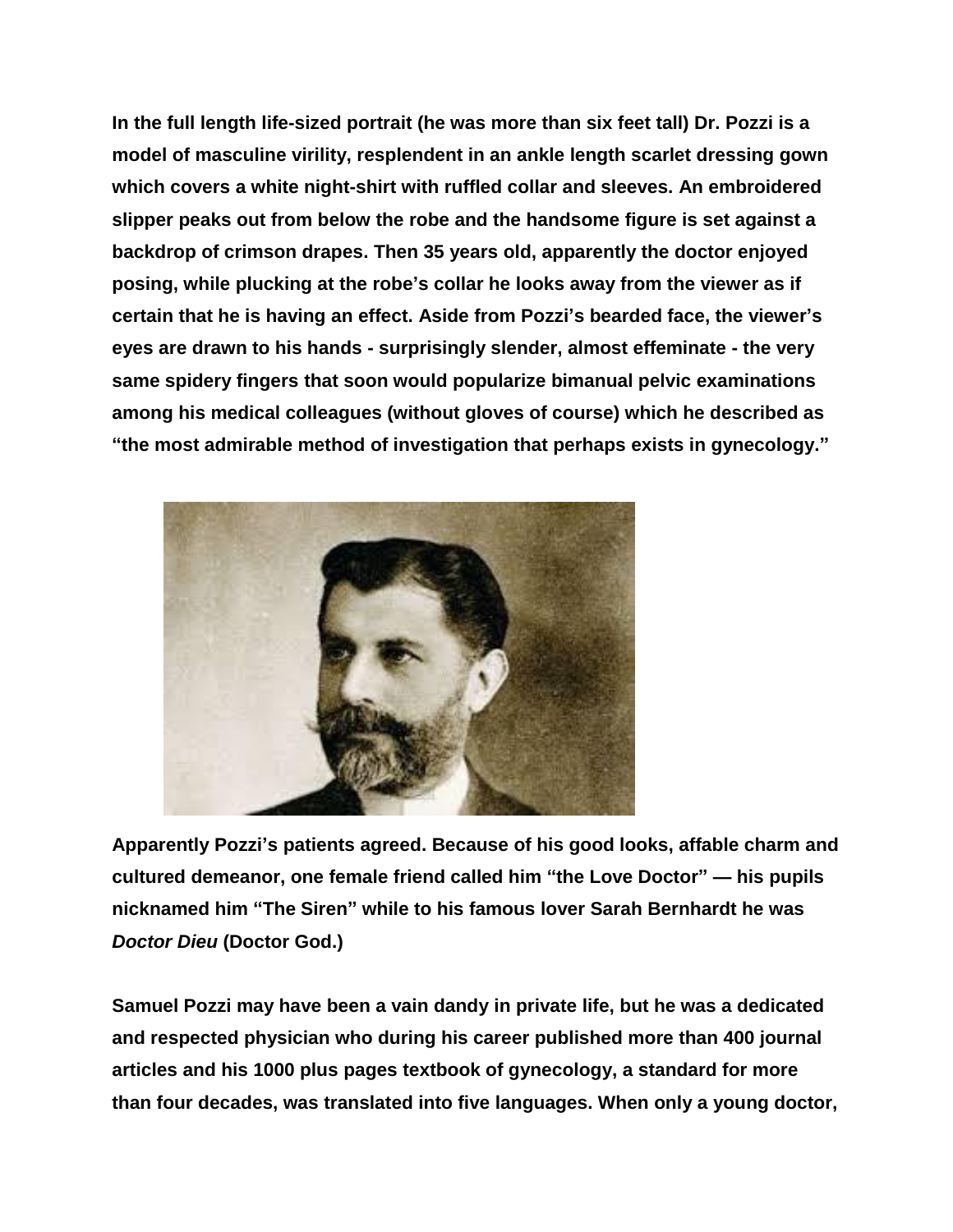**Pozzi wrote to his beloved grandmother that "The study of the sufferings of Man is one of the best, the highest callings that I could have undertaken and my soul is compensated as my heart in accomplishing this mission." He was a disciple of the famed neuroanatomist Paul Broca and although today no familiar eponyms recall Pozzi's name, during his time some considered him to be the "father" of gynecology in France. He established the first surgical service devoted to diseases of women and his ascent up the academic latter culminated in 1901 when he was appointed as the first professor of gynecology at the University of Paris. A medical colleague once described Pozzi as "a powerful and irrepressible force of life whose exuberance nevertheless blended well with a natural grace and courtesy that made him a model for all of who worked with him." He certainly was a splendid sartorial figure on rounds, favoring spotless white overalls and a black surgeon's cap.**

**Samuel Pozzi was an early advocate of Lister's antiseptic techniques, visited his colleague in Edinburgh to study his techniques first hand and then introduced many of them in Paris with excellent results. In Scotland he not only learned to wash his hands but learned the advantage of using absorbable catgut for suturing and, from then on, he insisted on scrupulous cleanliness in the operating room. Fluent in English, in 1892 Dr. Pozzi made the first of three trips to the United States to learn what new practices were being employed there. He loved the informality and willingness to share of American surgeons, who called him Sam, and he was able to visit the Chicago World's Fair where he sampled such American staples as Aunt Jemima's pancakes, Cracker Jacks and Juicy Fruit gum. Upon his return he introduced many innovations in the about to be rebuilt Broca Hospital: central heating, ventilation of wards, electrification, an aseptic operating room. In these fact-finding excursions he visited the Mayo Clinic, Johns Hopkins and hospitals in St. Louis, Chicago, Boston and Rochester. On Pozzi's last trip in 1909 he visited Alexis Carrel at the Rockefeller Institute in New York City and was intrigued by his expatriate countryman's vascular surgery skill and impressed by Carrel's novel experiments with organ transplantation.**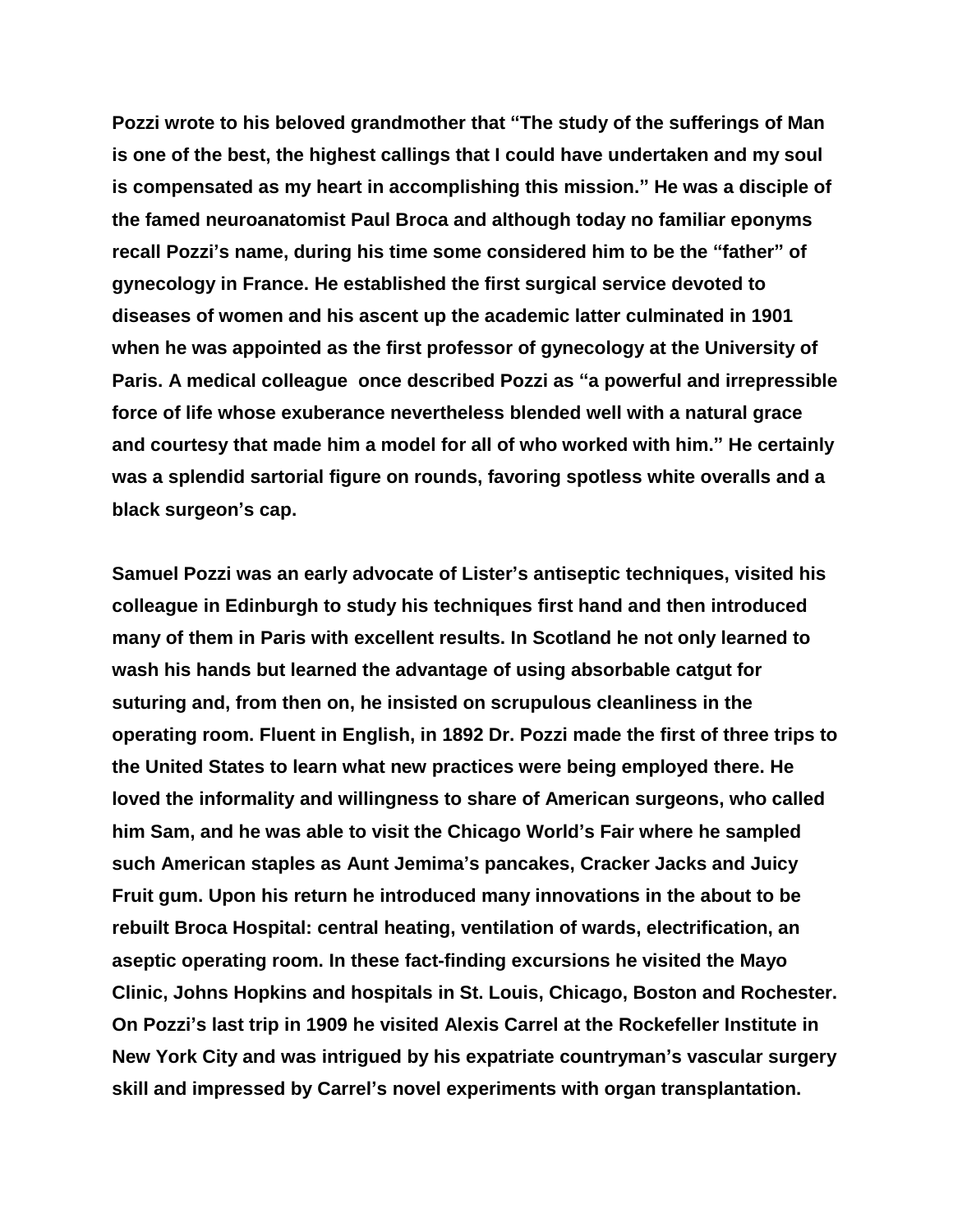**When Sargent and Pozzi first met at a salon in 1880, the artist was 24, the doctor, about ten years older. He had recently married a wealthy heiress and the portrait commissioned by Pozzi was painted at their luxurious and home at 10 Place Vendome which, as was stylish at the time, featured a red interior. Evidently Sargent recognized a kindred aesthete in Pozzi and gave much thought about how to pose him. After its completion the painting was displayed at exhibitions in London and Brussels but reactions were mixed. The hint of eroticism outraged many sober viewers and not all art critics were impressed — one scoffed "it contains, like a champagne glass filled too quickly, more foam than golden wine." (***John Singer Sargent: The Sensualist* **by Trevor J. Fairbrother, 2000.)**

**Such reactions didn't disturb Pozzi and, although the painting was never publicly displayed in France, it served to enhance the doctor's notoriety as a sensualist. It's tempting to speculate that this didn't inhibit his bedside manner — which one suspects sometimes may have progressed from** *beside* **to** *upon* **the beds of wealthy women. However, modern historians insist that Pozzi generally kept his professional and personal services to the ladies separate. As Caroline de Costa concluded, "While Pozzi led a full and active professional life and a full and active social life, the two were clearly demarcated." Another biographer Dr. Claude Vanderpooten wrote that "Samuel loved women, loved them passionately, like everything which is beautiful…blonde or dark, slender or voluptuous…he devoted his life to them."**

**As a patron of the arts, Samuel Pozzi was a well-known figure in** *fin-de-siecle* **salons. His friends, acquaintances and patients included Claude Monet, Auguste Rodin, Robert Louis Stevenson, Charles Darwin, Emile Zola, George Bizet, Marcel Proust, Georges Clemenceau, Alexander Dumas, Alfred Dreyfus, Gustave Eiffel, Anatole France and Marie Curie. The list of his intimates was equally impressive but surely the most famous was Sarah Bernhardt, known to all as "the Divine Sarah." The daughter of a Dutch courtesan and an unknown father, she was the**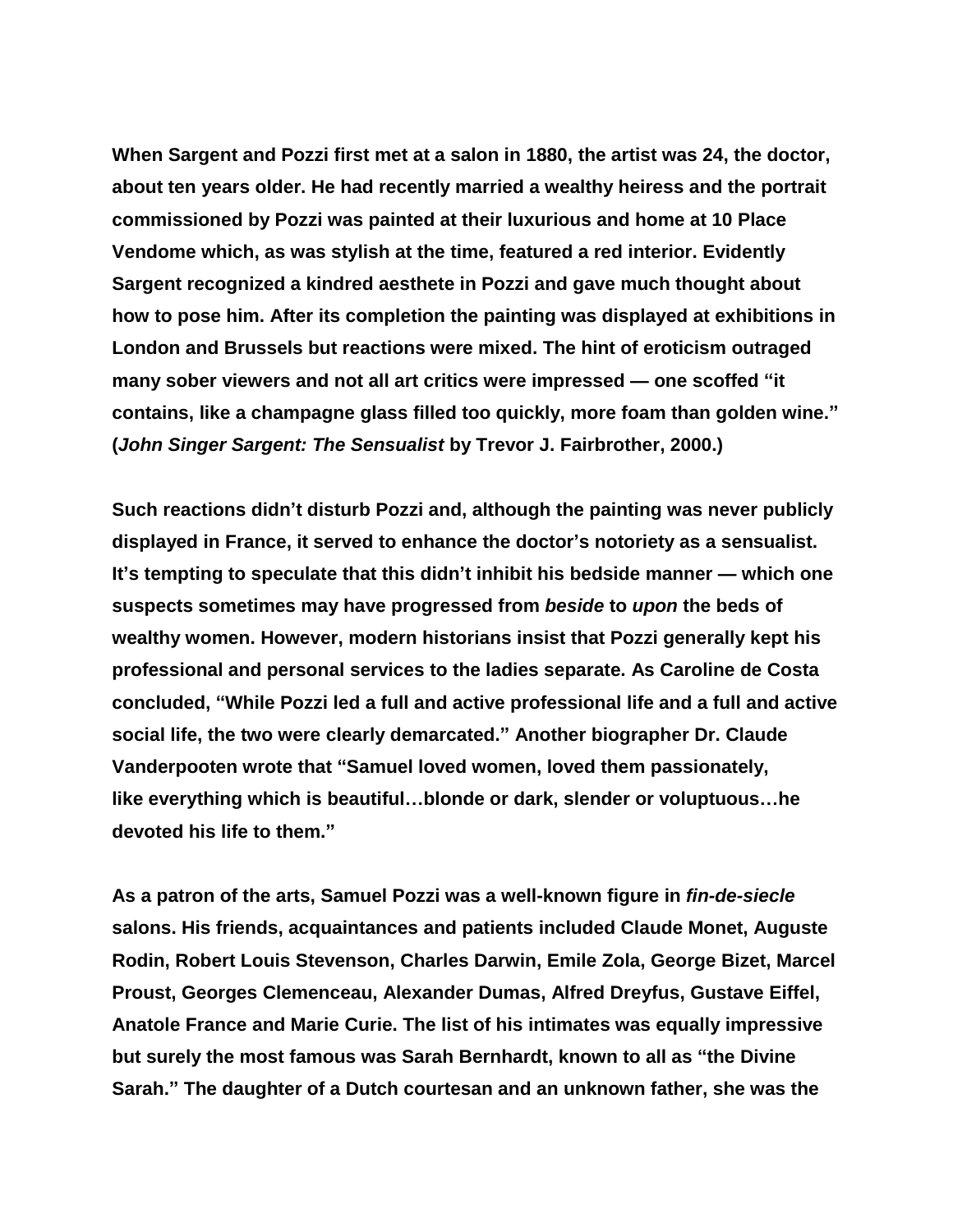

**most celebrated actress of her time — perhaps of any time — described recently as "the first international superstar."**

**The two first met at a salon in 1869 when he was a 23 year old medical student while she, two years older, was becoming the toast of Paris. She was flirtatious, seductive and throughout her life would have untold admirers and paramours marriage never deterred her. But evidently Sarah's great love was** *Doctor Dieu*  **their torrid, but on again off again, love affair lasting for about ten years. Sometimes they communicated three or four times a day and her feeling is evident in hundreds of letters written by Sarah to Sam (his letters to her were lost) as described in** *The Diva and Doctor God* **by Caroline de Costa and Francesca Miller (2010.) What follows here are but a few feverish tidbits:**

*My Sam I love you I love you and I am yours…Come and take me, if it can be done great will be my joy.*

*My much desired Sam, my beloved master, I am yours to die of love.… I am yours unto madness…*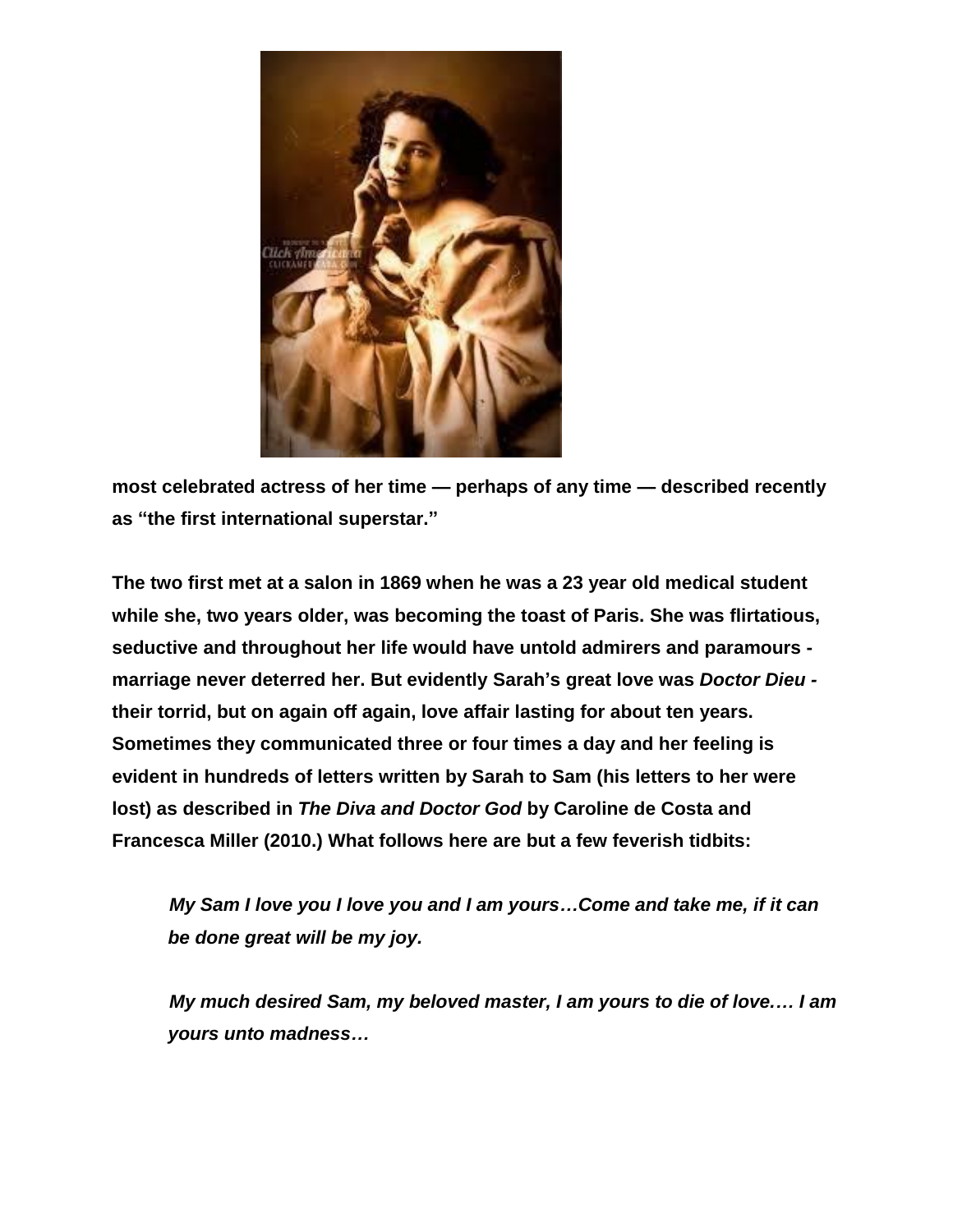*To my Doctor God, to the Being I adore and admire and to whom I would happily give my life…*

**But both lovers were ambitious and determined to pursue their respective careers which demanded very different life styles. Their passion cooled when Pozzi married the wealthy Marie-Therese Loth-Cazalis in 1879. It turned out to be a long but unhappy relationship, not helped by his wife's insistence that her meddling mother live with them, nor by Pozzi's frequent absences on medical matters and his absorption with collecting antiquities and coins and pursuing interests in the arts, science, politics and fencing. Although Samuel and Therese retained a civil public relationship and entertained frequently and lavishly, in private they battled endlessly and in later years lived apart.**

**The ardor between Sam and Sarah Bernhardt may have lessened after he married Therese (evidently more on his part than hers) but the two maintained an active correspondence and he continued to advise the actress on medical matters. In 1898 she refused to permit anyone but him resect a large ovarian cyst. Sarah also suffered from a chronically infected knee, the result of an injury sustained during a performance, and in 1915 when the pain became unendurable, she wrote to Samuel:**

 *Listen to me, adored friend. I beg you to cut off my leg a little above the knee. Do not protest. I have perhaps ten or fifteen years left. Why condemn me to constant suffering? Why condemn me to inactivity? Even with a celluloid cast I shall be handicapped and won't be able to perform. And horror of horrors, I shall always be in pain.*

**Dr. Pozzi, who at the time was away serving in the army at age sixty-eight, arranged for an amputation to be performed by a colleague and about the time of the surgery, Sarah Bernhardt wrote this to her** *Docteur Dieu***:**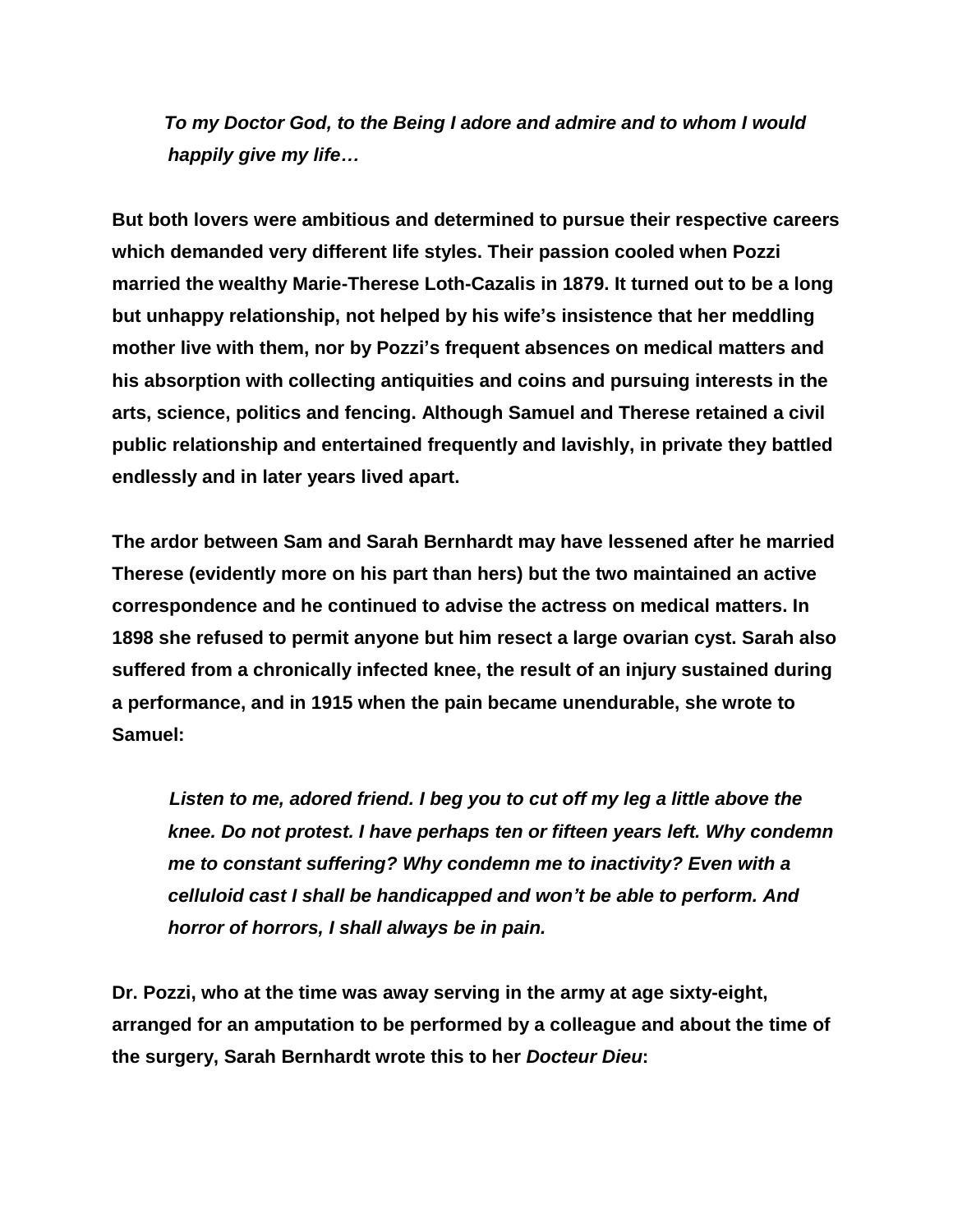*How is it that my infinite love and gratitude over so many years have not actually taken root and blossomed in your heart? How is it that I feel the need to tell you again and again that there is no being dearer to me than you? I love you with all the vital and intellectual force of my being, and nothing, nothing can change this feeling, greater than friendship, more divine than romantic Love.*

**Amputation didn't stop the indomitable diva. Eschewing a wooden prosthesis, she arranged to be carried by porters on a gilded litter and went off to entertain the troops going as close to the front as allowed. The following description by a fellow performer wonderfully captured the scene:**

 *The flimsy curtain fluttered open to reveal a wisp of an aging woman propped…in a shabby armchair. Then the wisp began her lines and the miracle took place…Sarah, old, mutilated, once more illuminated a crowd by the rays of her genius…When she wound up her recitation two thousand men rose to their feet cheering…She is greater perhaps in this glowing twilight than in the sparkling days of her apogee.*

**Although Samuel Pozzi's charm, intelligence and wit were irresistible to the ladies, his most long-lasting extra-marital affair began during the 1890s when he met Emma Bischoff, a wealthy Jewish socialite, who, when Therese refused a divorce, remained the doctor's mistress and travel companion for some twentyfour years until his death in 1918.**

**At the end of the same gallery in the Metropolitan Museum of Art's exhibition of John Singer Sargent's paintings, hung perhaps his most famous portrait, now known to all as** *Madame X,* **which caused a sensation when exhibited at the Salon in 1916.**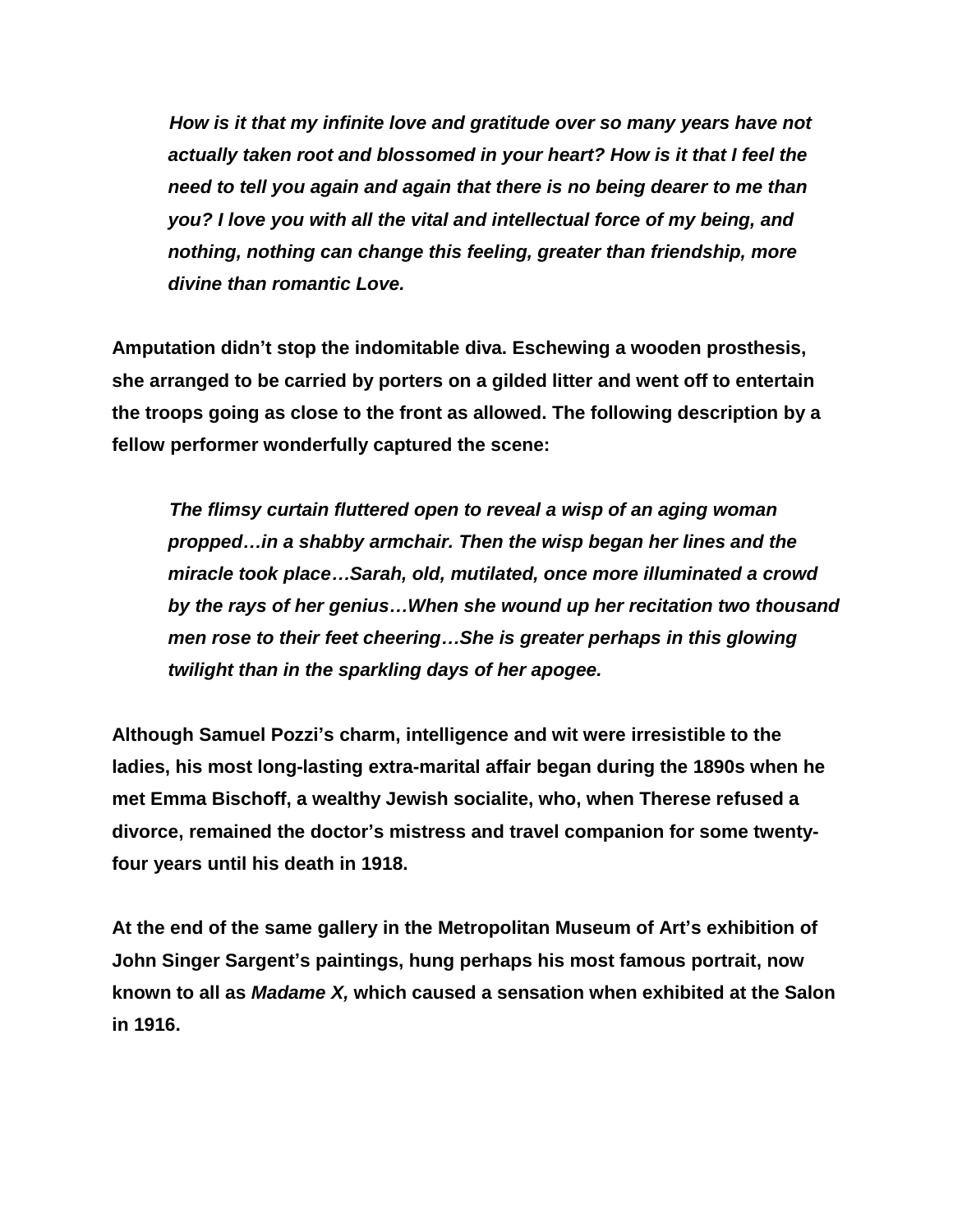

**As the** *Times* **recently reported, she was "the young Parisian socialite Virginie Amelie Avegno Gautreau, whose 'new woman' image - plunging black dress, lavender-powdered skin, and air of aloof disdain - threatened to send Sargent's reputation off the tracks." Louisiana born of Creole descent, Amelie was reputed to be the most beautiful woman in Paris and was married to a banker twice her age. Perhaps because her portrait has often been juxtaposed by museum curators of Sargent exhibits with** *Dr. Pozzi at Home***, there have been persistent rumors that she was the gynecologist's sometime lover. They certainly were acquaintances, but current day historians are adamant that there was never a romantic connection between the two — of course not all of Samuel Pozzi's soulmates were bedmates and he had many platonic female friends. Sargent's painting of the bare-shouldered voluptuous** *Madame* **caused such a scandal that**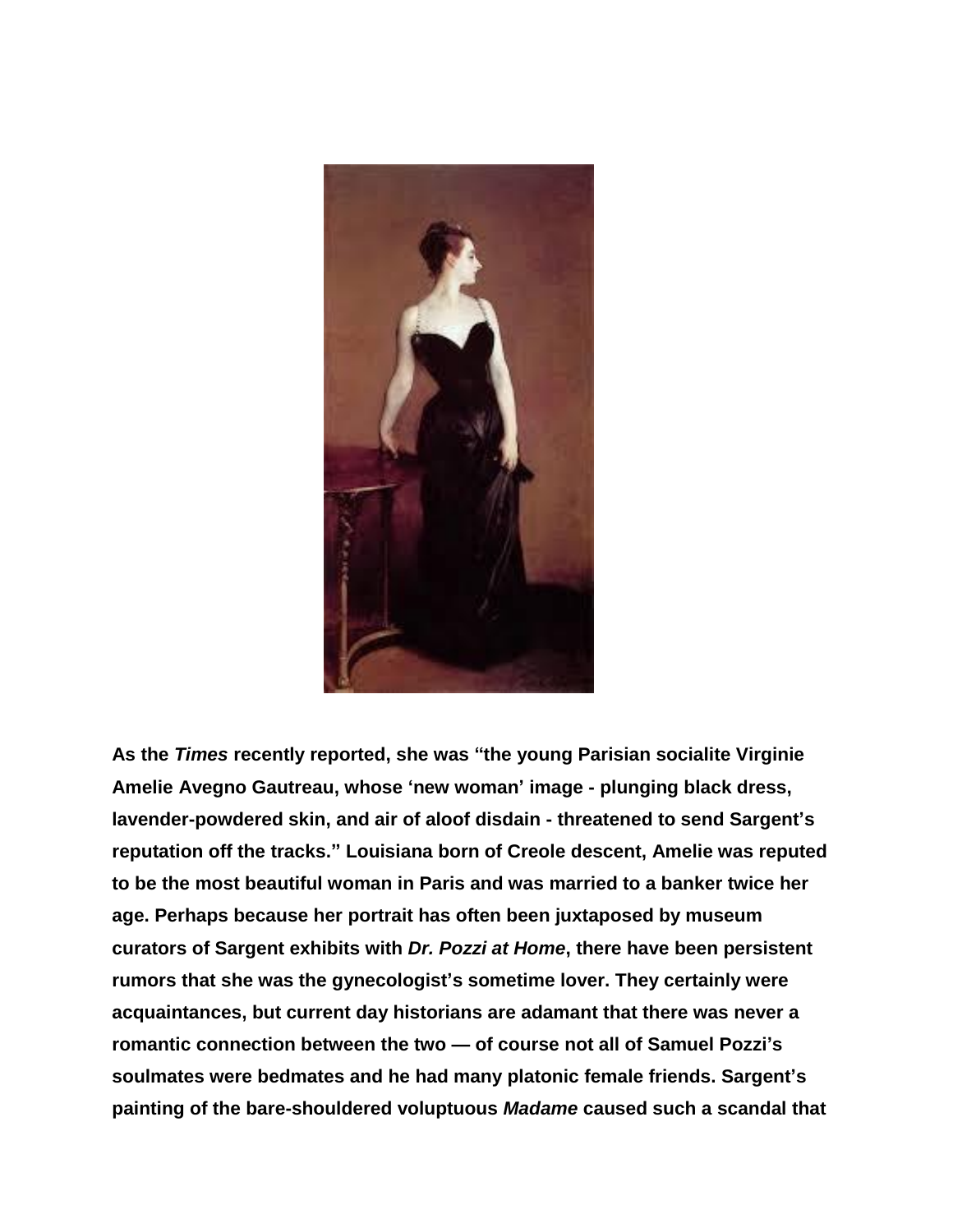**he fled Paris and resettled in London. Amelie's reputation was ruined and in 1915, shortly after she died in relative obscurity, Sargent sold the portrait to New York's Metropolitan Museum of Art and asked that her name be removed —thus the title** *Madame X***.**

**As an artist John Singer Sargent has been described as a "sensualist" and perhaps this may have carried over to his personal life. He was a confirmed bachelor, painfully shy in public, and it seems possible that he was a closeted homosexual. Bernard Berenson suggested that he had a gift for "the sensory revelation of character" and one of Sargent's biographers (T.J. Fairbrother) perceived a "hidden sexuality" and "particular interest in masculinity." Sargent always insisted that he only painted what he saw, never introducing his own feelings, so we can only imagine the effect the virile Dr. Pozzi may have had upon him. In later years the two remained friends, corresponding, and the doctor visiting after Sargent's move to London. Sargent's portrait** *Dr. Pozzi at Home* **remained in the family's possession and was rarely shown in public until it was purchased by Armand Hammer and in 1990 placed on permanent display in Hammer's museum in Los Angeles.**

**With advancing age, Samuel Pozzi developed a paunch, the black beard transformed to a white goatee and although he still dressed elegantly, no longer as flamboyantly. Then on June 13, 1918, the 72 year old gynecologist was shot to death in his consulting room — not, as one might imagine, by a jealous husband but by a disgruntled patient. About three years earlier Pozzi had removed a scrotal varicocele - a minor procedure, but the man attributed his impotence and other problems to what he perceived to be a failed operation. He insisted that Dr. Pozzi correct the problem but when refused, because this could not possibly remedy the man's various problems, the enraged lunatic shot his surgeon four times in the abdomen, then killed himself. An emergency laparotomy was unsuccessful and, at Dr. Pozzi's request, he was buried in his military uniform,**